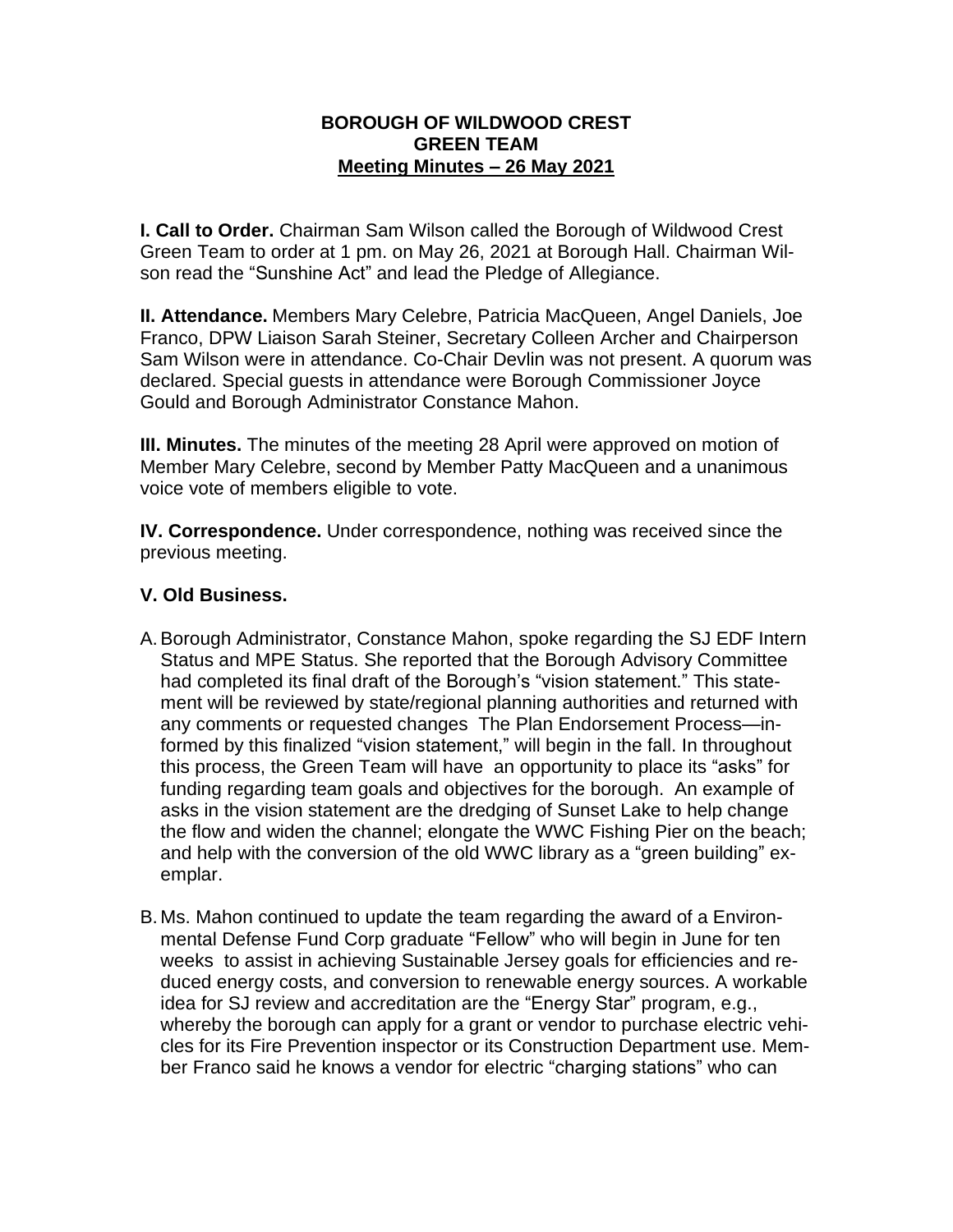provide information to bring the Borough closer to achieving an important renewable, alternative energy technology and sources. Chairperson Wilson expressed appreciation for Ms. Mahon's hard work on the borough's Master Plan Vision Statement and the WWC gaining the award for the assistance of the EDF Corps "fellow" for his energy data collection and analysis work this summer.

- C.The meeting continued with Secretary Archer stating that the May collection of plastics was 41.26 lbs, bringing the current total to 150.03. Borough will be looking into adding two more drop off points for plastics, bringing the total to five as before. Member Celebre wanted to remind all that "non" food type of plastic is what we are collecting.
- D.DPW Liaison Steiner reported on the success of Arbor Day event with over 1000 seedlings being handed out to Crest Memorial students.
- E. Meeting continued with Member Celebre reading a letter from Mayor Don Cabrera saying he likes the idea of the Preston Park initiative, but it needs to move in an orderly fashion.
- F. Member Celebre also handed Secretary Archer *Blue Flag Program* information packets to be passed on to Mayor Cabrera and Borough Administrator Constance Mahon. She said that the program is worthy of consideration as it would really help "brand" the WWC beaches as "world class."
- G.Member Franco reported he is working out the logistics of the Creative Arts Council for the Borough.
- H.Member MacQueen reviewed the status of SJ Task Matrix. She suggested that the team work together on the task list, one or two items at a time, as a group, beginning with its next meeting. Every one agreed.

## **VI. New Business.**

A. Chairperson Wilson brought up a "duty roster" concept for each member to take turns responding to any NJ Department of Environmental Protection, Division of Land Use, regarding the latter's construction permit request review letters periodically sent out to the WWC for environmental comment by the Green Team on behalf of the borough. This was a task routinely taken up by the old WWC Environmental Commission. Chairman Wilson asked Secretary Archer to keep a rotating list or "duty roster," so that each member has a turn at coordinating responses to such letter requests, unless there was objections by team members. He explained that he recently did two of them and that they were important responses but not arduous to research and prepare. There were no objections.